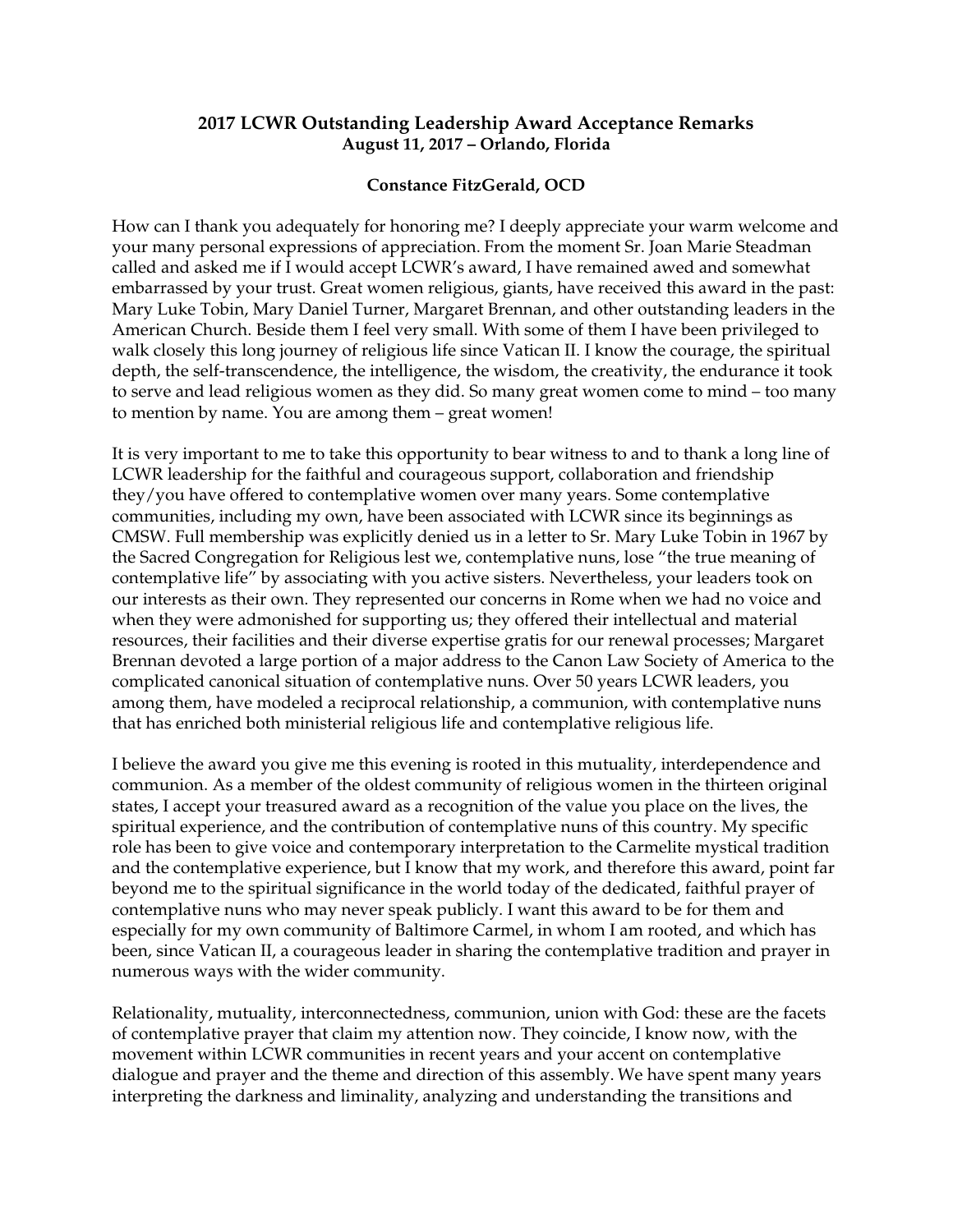purifications, and grieving over the losses – in our personal lives, in the lives of our communities, and in society, politics, and culture – and that is not over, I know – but now is the time (as you, yourselves have asserted so strongly) to live into and decidedly influence a new evolutionary stage of consciousness: communion – in every fiber of our beings.

The Dark Night of contemplative prayer is about being grasped by God, transformed; it's about having the familiar boundaries of our souls stretched and stretched so that we become more and more capable of holding within ourselves the full relational life of Jesus Christ. The conflicts, misunderstandings, losses and dyings, together with our myriad embodied experiences of Christ in prayer and ministry these past years, have all been and continue to be at the service of our becoming Christ, his identity shaping our graced identity, our becoming humanized and divinized by the human and divine Christ, his knowing and loving becoming ours, our becoming conscious with Christ's very consciousness, his whole relational life becoming ours. This is breathtaking!

It means being drawn into the mutual dynamic relationships, the communion, that constitute Trinitarian life. The identity of our God/Trinity is communion. Just imagine knowing Abba, the Source of life, as Jesus Christ knows Abba, experiencing being under the sway of the Holy Spirit the way Jesus Christ experiences being with the Spirit's persuasive influence, being united with every human person, every living creature, the earth itself, the cosmos, precisely because we are in Jesus webbed into this Trinitarian dance of life and communion.

The great human beings we today call mystics – Teresa of Avila, John of the Cross, Ignatius, Julian of Norwich, Catherine of Siena and other Trinitarian mystics – witness to and offer us this astounding hope and promise. By deepening and widening the channels of human consciousness, they have carved into evolution a pathway available to us. They offer us a compelling contemporary challenge pointing to a transformed personal and communal relational identity and Christ consciousness characterized by communion and interdependence.

This is obviously not new, but a new ontology with emphasis on the interconnectedness and interdependence of everything in the cosmos is developing among some philosophers and theologians and the Trinity is coming into its own in a fresh and thrilling way due to evolutionary and cosmological developments in science, revealing the deep patterns of interconnectedness and relationality in the universe. A new evolutionary direction is being given to humanity that marvelously converges with our faith in a Trinitarian God whose creative life and love underpins and empowers all creation, marking it, directing it, supporting it, with the pattern and movement of its own pure relationality and communion. In this convergence of theology and science, we are being given intimations of the fulfillment, the End, what God is bringing about. We have got to open ourselves to the challenge of living through Jesus Christ into the vibrant life of Trinitarian communion and allow this radiant pattern, this orientation toward relationship, to permeate and transform our consciousness. (There is much writing being done in theological circles on Trinity and particularly in the area of theology/science. Read as much as you can and let it underpin your prayer.)

The very bleakness, disunity, suspicion, deceit, cruelty, violence, cowardliness, and lack of compassion in our own country and far beyond demand this of us. The degrading condition of our earth home and the increasing extinction of other species demand this of us. The multitudes of poor, starving, suffering, displaced, migrant, violated, murdered people – women and